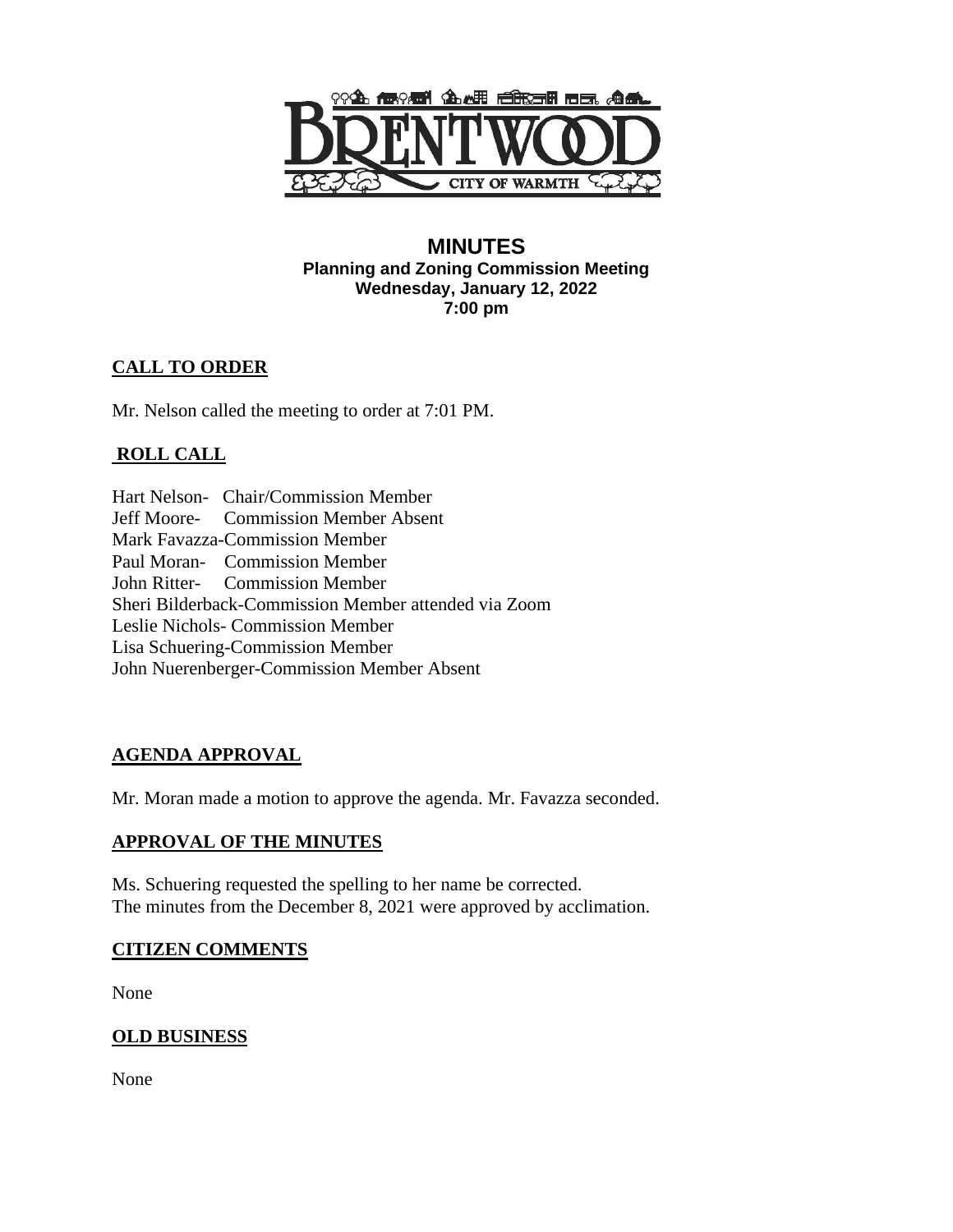#### **NEW BUSINESS**

**A. P&Z #22-01:** Kitchen Conservatory Site Development Plan and Conditional Use Permit at 9001 Manchester Road

Ms. Ann Corey, Kitchen Conservatory owner, said she was before the commission to renew the approval.

Mr. Nelson asked if there were any changes.

Ms. Ann said there were not any changes.

Ms. Kelly gave a brief history of the application. She said the approval was good for 1 year and the additional 1-year extension expired. She said the building size has gone down. She said two additional parking spaces were added. She said the building was brick and stone veneer. She said EFIS has been added above the windows. She said the commission should discuss if the EFIS is appropriate. Ms. Kelly said the landscape plan is nearly the same. The submitted landscape plan was missing some trees so staff has added them back in as a condition to match the original proposal.

Ms. Schuering asked why there was a change in size.

Mr. Louis Chiodini, of Chiodini Architects, said it was due to building cost. He said the building was simplified and better.

Mr. Keith Dottle, of Gene Del Printing, said a tree that was removed from the plan was removed because it was too close to the building.

Ms. Kelly said the tree was shown on the east side of the property line.

Mr. Nelson said they should ensure the trees do not infringe on neighboring properties.

There was some discussion regarding the easement.

Mr. Moran made a motion to approve the application subject to the conditions in the staff report.

Ms. Schering seconded. All in favor.

**B. P&Z #22-02:** Site Development Plan review for the exterior renovation of the building at 2428 S. Brentwood Boulevard for St. Louis Cremation office use only

Mr. Robert Serot, of Serot and Co Architects, said they were proposing and interior and exterior changes. He said the site would be administrative and an office building only. He said they are proposing a new facade. He showed samples and said the samples are indicative of the texture not the color.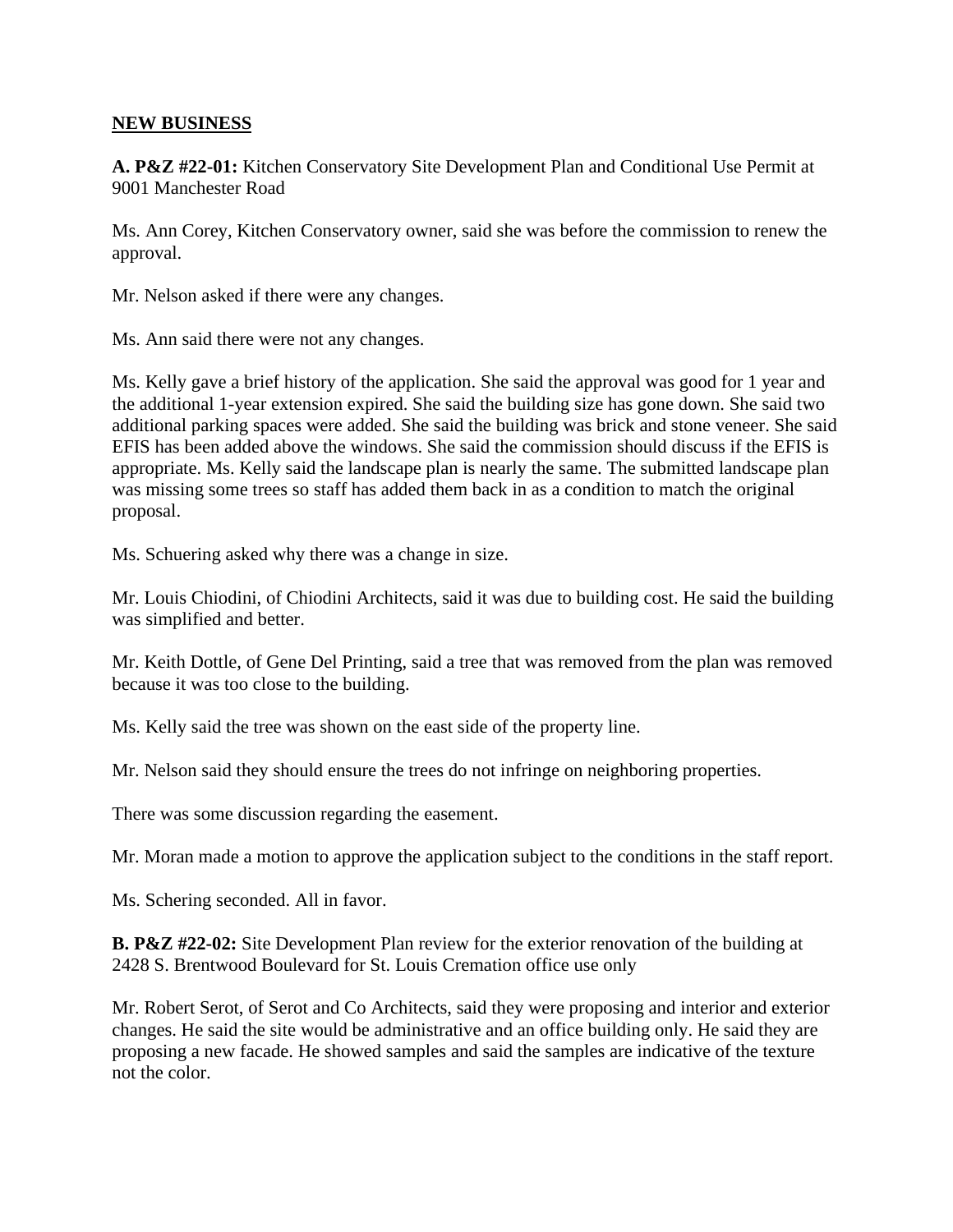He went over the facade elements. He said they were adding windows to the side elevations.

Ms. Kelly went over the history of the building. She said the traffic consultant had no concerns. She said review is limited to the exterior. Ms. Kelly recommended the commission review some of the proposed exterior materials.

Mr. Moran asked about staff and parking.

Ms. Kelly said she thought that it was on their application and maybe 5 full time staff and the site is being used as-is, and is pre-existing non-conforming.

Mr. Moran made a motion to approve. Mr. Ritter seconded. All in favor.

**C. P&Z #22-03:** An Ordinance Amending Sections 400.1370 And 400.1380 Of The Zoning Code Relating To Conditional Uses In The "GC" General Commercial District And The "PD" Planned Development Overlay Districts To Eliminate Certain Auto-Oriented And Outdated Uses.

Ms. Kelly gave a background on the comprehensive plan and the permitted uses along Manchester Rd and Brentwood Blvd. She said the auto-oriented uses requiring a conditional uses would be eliminated. She said orphanages and children's homes and coin operated laundries were also recommended to be eliminated with this text amendment. She said warehousing was also removed from the GC district but would still be allowed in the LI district. She showed a map of the areas the text amendment would affect. She said auto sales would still be permitted.

Mr. Nelson asked for confirmation this would allow existing business to remain, but nonconforming businesses would not be able to renovate more than 50% of its space.

Mr. Moran asked about change of ownership.

Ms. Kelly said change of ownership would not affect the use as long as the building and structure remains the same.

Mr. Moran asked what prompted this text amendment.

Ms. Kelly responded that this was prompted by attempts to bring these areas more in line with the spirit of the Comprehensive Plan. She said the existing businesses could remain but could not increase in size and renovations would be limited - per the non-conformities section of the Code for Non-conforming uses: renovated, remodeled, or rehabilitated to an extent greater than fifty percent (50%) of its fair market value prior to such renovation, remodeling or rehabilitation.

Mr. Larry Howe asked how 50% was determined. He said staff gave a superficial and unsatisfactory explanation of why this text amendment was being considered. He said there were several very large auto-oriented businesses in the area that would be negatively impacted.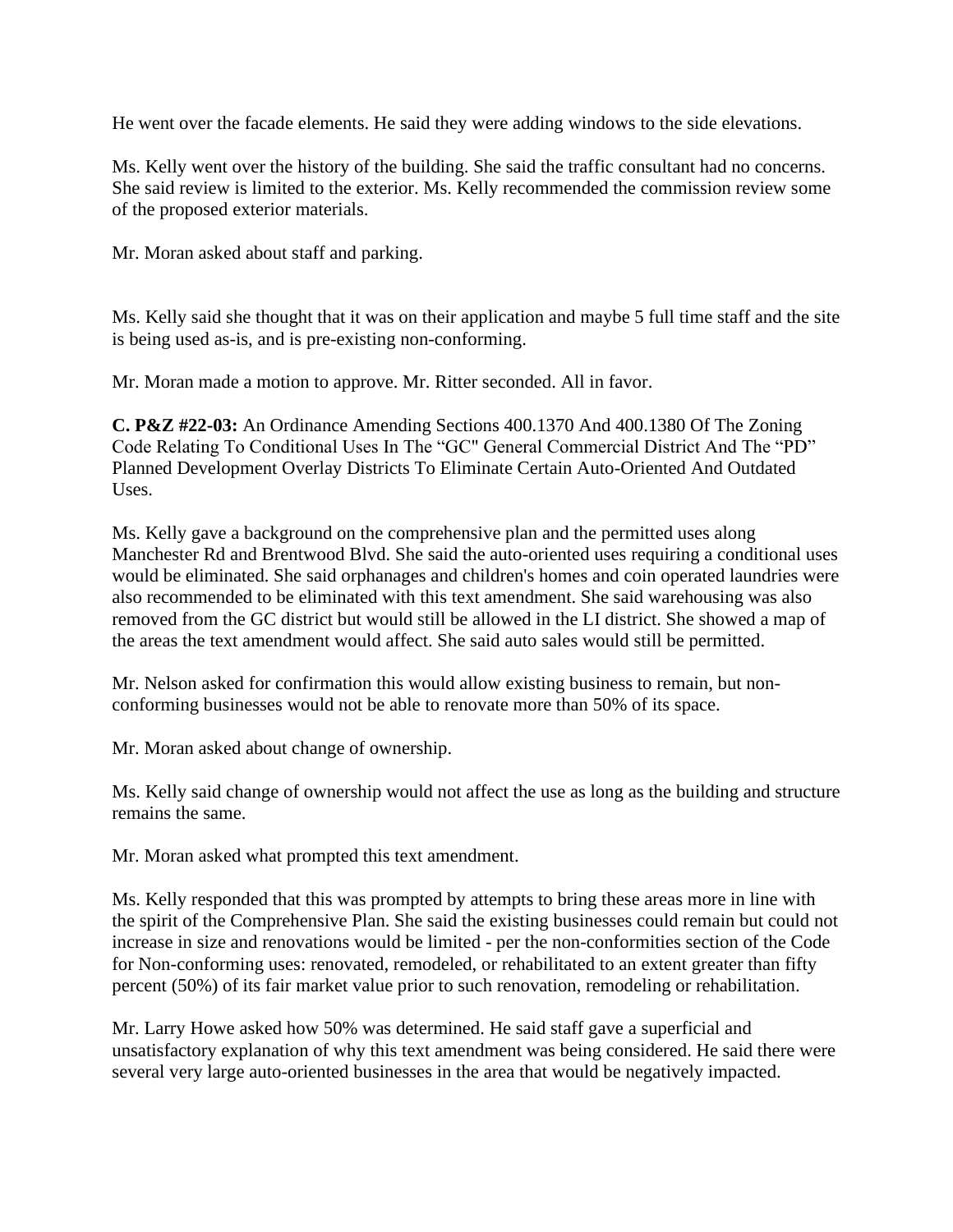Mr. Nelson said this would go to the Board of Alderman after the Commissions review and recommendation.

Ms. Kelly read from the code what would be an ordinary repair.

Mr. O'Keefe, City of Brentwood Attorney, added this could also be found in the code under 400.370 then current fair market value.

Mr. Nelson said this would not affect current operations but would prevent new businesses and expansion.

Ms. Kelly said public notice had been sent to properties along the affected area

Ms. Lynn Wallis, of Wallis Companies, said she owns a business in Brentwood and they employ over 1000 employees statewide. She said they distribute fuel for various stores. She said they purchased this location in 1993. She said in 2008 they took out the service bays. She said it is now time to re-do the store. She says competition and strategy has changed. She said they do not want to be limited in the scope of their customer needs. She said they have purchased properties surrounding their store to rebuild. She said they still have four more properties to purchase. She said it would be over 7 million dollars invested before the restoration and rebuilding would even begin. She said the proposed text amendment feels discriminatory. She asked for more discussion with those it would affect.

Mr. Nelson said the comprehensive plan is intended to draw lines based on the feedback and desire of the community. He asked if the text amendment would affect a remodel if they were not looking to grow in physical space and size.

Ms. Wallis said it certainly would affect them as customers want more space.

Mr. Nelson said the Comprehensive Plan serves to guide the direction of the city and text amendments are part of that.

Ms. Schuering asked how they strike the balance of the spirit of the comprehensive plan

Mr. O'Keefe said the Comprehensive Plan is not to say "we have enough", it is to say, "what is the character and what are the consequences of land uses, quality of life, traffic impacts, environmental impacts etc"... He said that is the nature of a non-conforming entity. They can continue until they are no longer viable or wish to be viable. He said it is the nature of a transition process.

Mr. Nelson asked Mr. Howe how it would affect his business.

Mr. Howe said given the building was built 50 years ago it would be difficult to renovate or find another use.